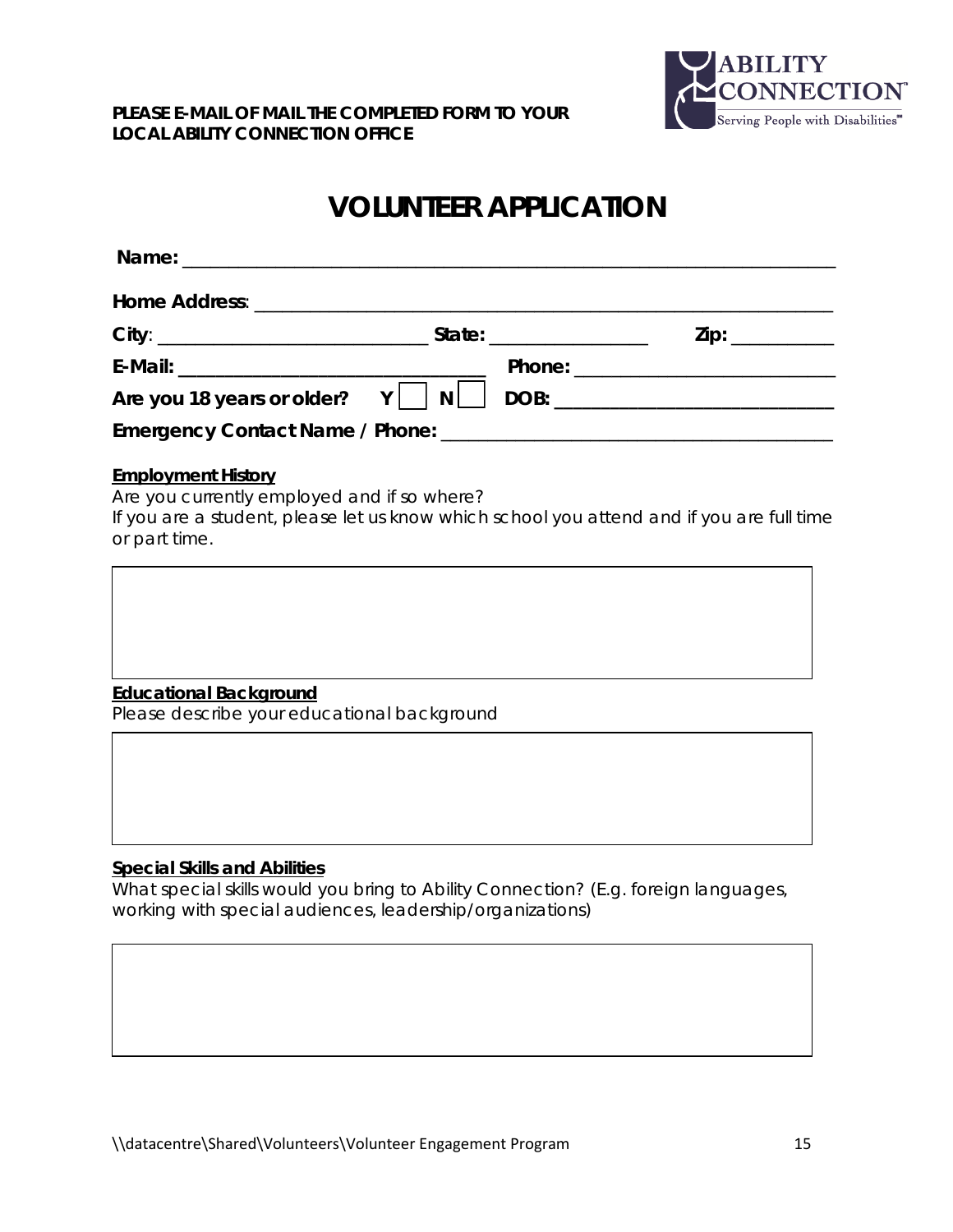### **Volunteer Experience**

Please describe any volunteer involvement you have had with other organizations.

#### **Volunteer Availability**

Please provide us with your availability

|           | Sun | Mon | Tues | Weds | Thurs | Fri | Sat |
|-----------|-----|-----|------|------|-------|-----|-----|
| Morning   |     |     |      |      |       |     |     |
| Afternoon |     |     |      |      |       |     |     |
| Evening   |     |     |      |      |       |     |     |

#### **Additional Information**

| a. Have you previously worked for AC?                                                                                                               | $\Box$ YES $\Box$ NO       |
|-----------------------------------------------------------------------------------------------------------------------------------------------------|----------------------------|
| b. Do you have relatives employed with AC?                                                                                                          | $\Box$ YES $\Box$ NO       |
| c. Have you ever been convicted of a criminal offense?                                                                                              | $\Box$ YES $\Box$ NO       |
| d. Have you ever been charged with child neglect or abuse?                                                                                          | $\square$ YES $\square$ NO |
| e. Has your driver's license ever been suspended?                                                                                                   | $\Box$ YES $\Box$ NO       |
| f. Other than the above, is there any fact or circumstance involving your<br>background that would call into question your being entrusted with the |                            |
| supervision, guidance and working with young people?                                                                                                | $\square$ YES $\square$ NO |
| g. Have you ever been convicted for a crime, including sex-related or                                                                               |                            |
| child-abuse related offenses?<br>If yes, please explain (attach explanation, if needed:                                                             | YES □NO                    |

#### **ABILITY CONNECTION VOLUNTEER AGREEMENT**

\_\_\_\_\_\_\_\_\_\_\_\_\_\_\_\_\_\_\_\_\_\_\_\_\_\_\_\_\_\_\_\_\_\_\_\_\_\_\_\_\_\_\_\_\_\_\_\_\_\_\_\_\_\_\_\_\_\_\_\_\_\_\_\_\_\_\_\_\_\_\_\_\_\_\_\_\_\_\_\_\_\_\_\_\_\_\_\_\_\_\_

I have volunteered my services to Ability Connection (AC). I hereby release AC and its officers, directors, employees, advisors, agents, patrons, and volunteers from any liability for any loss, cost, or damage to me or my property arising out of or in connection with my activities and/or time spent in connection with this volunteer work. I certify that my statements in this application and other required forms, are true, complete, and correct to the best of my knowledge and belief. I also agree that ALL statements made on this application may be investigated. I consent to the release of information, about my ability and fitness for volunteering with AC, by parties authorized by AC. I understand that information from my application or resume may be subject release to the public under the Public Information Act. I also consent to and authorize the use and reproduction by AC of any and all photographs and any other audiovisual materials taken of me for promotional printed material, educational activities, and exhibitions or for any other use for the benefit of the program.

 **\_\_\_\_\_\_\_\_ \_\_\_\_\_\_\_\_\_\_\_\_\_\_\_\_\_\_\_\_\_**

 **\_\_\_\_\_\_\_\_\_\_\_\_\_\_\_\_\_\_\_\_\_\_\_\_\_\_\_\_\_ \_\_\_\_\_\_\_\_\_\_\_\_\_\_\_\_\_\_\_\_\_**

**Volunteer Signature Contract Contract Contract Contract Contract Contract Contract Contract Contract Contract Contract Contract Contract Contract Contract Contract Contract Contract Contract Contract Contract Contract Con** 

**Parent** / Guardian Signature (for minor) Date

\\datacentre\Shared\Volunteers\Volunteer Engagement Program